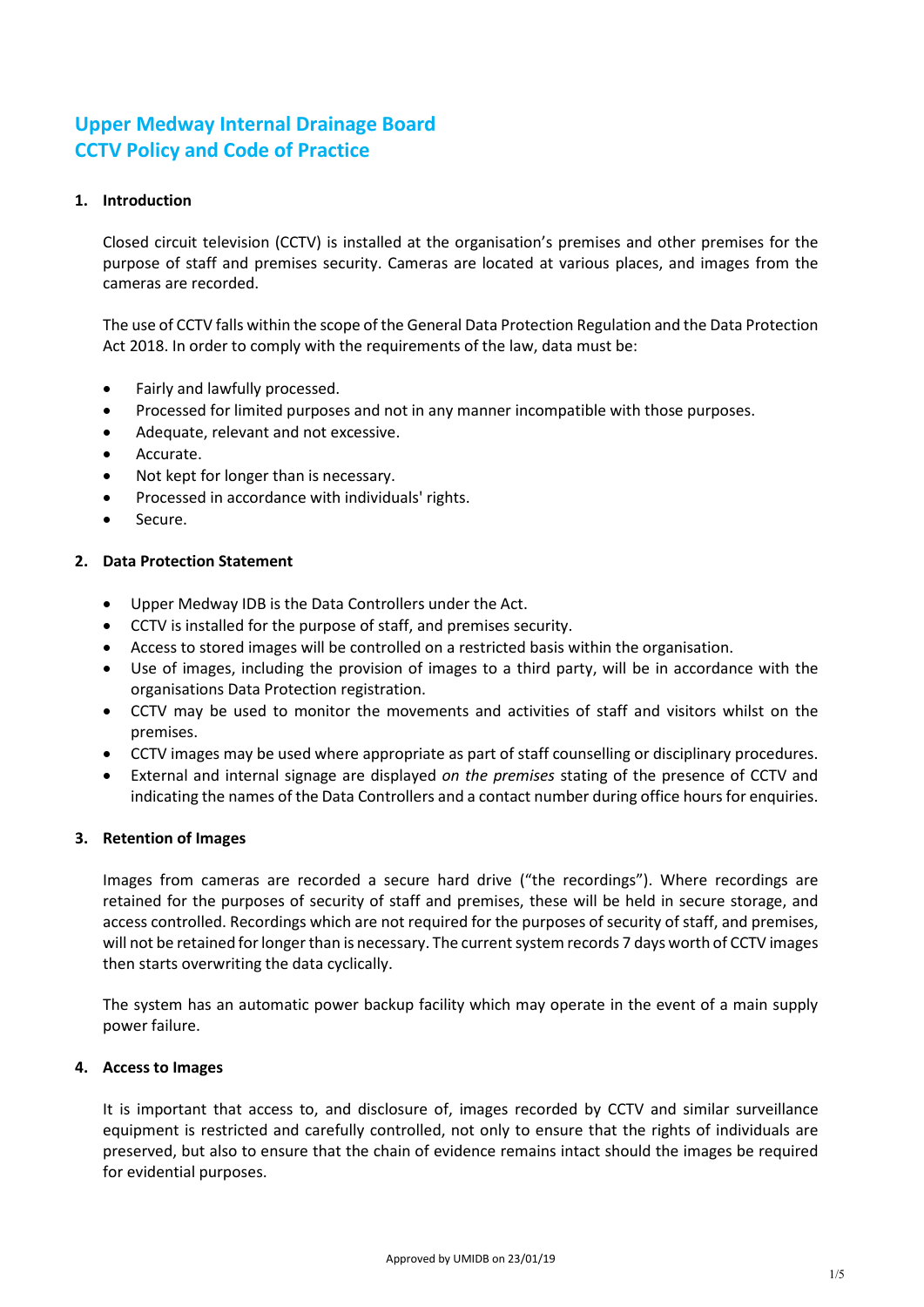# **5. Access to Images by Staff**

Access to recorded images is restricted to *the Data Controllers*, who will decide whether to allow requests for access by data subjects and/or third parties (see below).

Viewing of images must be documented as follows:

- The name of the person removing from secure storage, or otherwise accessing, the recordings.
- The date and time of removal of the recordings.
- The name(s) of the person(s) viewing the images (including the names and organisations of any third parties).
- The reason for the viewing.
- The outcome, if any, of the viewing.
- The date and time of replacement of the recordings.

#### **6. Removal of Images for Use in Legal Proceedings**

In cases where recordings are removed from secure storage for use in legal proceedings, the following must be documented:

- The name of the person removing from secure storage, or otherwise accessing, the recordings.
- The date and time of removal of the recordings.
- The reason for removal.
- Specific authorisation of removal and provision to a third party.
- Any crime incident number to which the images may be relevant.
- The place to which the recordings will be taken.
- The signature of the collecting police officer, where appropriate.
- The date and time of replacement into secure storage of the recordings.

#### **7. Access to Images by Third Parties**

Requests for access to images will be made using the 'Application to access to CCTV images' form (which is at **Appendix A**).

The data controller will assess applications and decide whether the requested access will be permitted. Release will be specifically authorised. Disclosure of recorded images to third parties will only be made in limited and prescribed circumstances. For example, in cases of the prevention and detection of crime, disclosure to third parties will be limited to the following:

- Law enforcement agencies where the images recorded would assist in a specific criminal enquiry.
- Prosecution agencies.
- Relevant legal representatives.
- The press/media, where it is decided that the public's assistance is needed in order to assist in the identification of victim, witness or perpetrator in relation to a criminal incident. As part of that decision, the wishes of the victim of an incident should be taken into account.
- People whose images have been recorded and retained (unless disclosure to the individual would prejudice criminal enquiries or criminal proceedings).

All requests for access or for disclosure should be recorded. If access or disclosure is denied, the reason should be documented as above.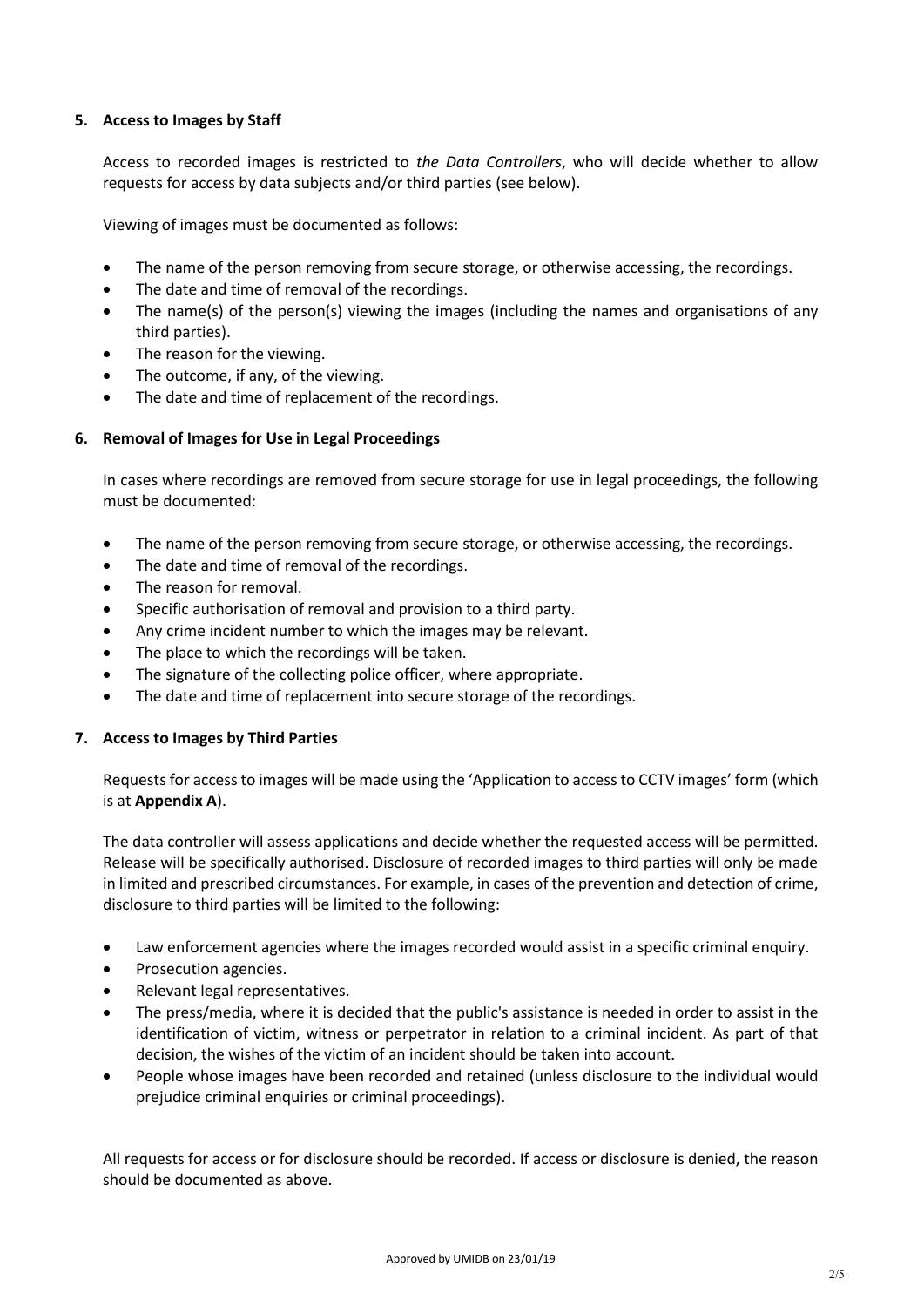#### **8. Disclosure of Images to the Media**

If it is decided that images will be disclosed to the media (other than in the circumstances outlined above), the images of other individuals must be disguised or blurred so that they are not readily identifiable.

If the CCTV system does not have the facilities to carry out that type of editing, an editing company may need to be used to carry it out. If an editing company is used, then the data controller must ensure that there is a contractual relationship between them and the editing company, and:

- That the editing company has given appropriate guarantees regarding the security measures they take in relation to the images.
- The written contract makes it explicit that the editing company can only use the images in accordance with the instructions of the data controllers.
- The written contract makes the security guarantees provided by the editing company explicit.

# **9. Access by Data Subjects**

This is a right of access under the GDPR and the DPA 2018. Requests for access to images will be made using the 'Application to access to CCTV images' form (which is at **Appendix 1**). The requestor needs to provide enough information so that they can be identified in the footage, such as a specific date and time, proof of their identity and a description of themselves. Any footage provided may be edited to protect the identities of any other people.

#### **10. Procedures for Dealing with an Access Request**

All requests for access by Data Subjects will be dealt with by the Clerk/Data Protection Lead. The data controller will locate the images requested. The data controller will determine whether disclosure to the data subject would entail disclosing images of third parties.

The data controller will need to determine whether the images of third parties are held under a duty of confidence. In all circumstances the organisation's indemnity insurers will be asked to advise on the desirability of releasing any information.

If third party images are not to be disclosed, the data controllers will arrange for the third-party images to be disguised or blurred. If the CCTV system does not have the facilities to carry out that type of editing, an editing company may need to be used to carry it out. If an editing company is used, then the data controller must ensure that there is a contractual relationship between them and the editing company, and:

- That the editing company has given appropriate guarantees regarding the security measures they take in relation to the images.
- The written contract makes it explicit that the editing company can only use the images in accordance with the instructions of the data controllers.
- The written contract makes the security guarantees provided by the editing company explicit.

The Data Controller will provide a written response to the data subject within **30** days of receiving the request setting out the data controllers' decision on the request.

A copy of the request and response should be retained.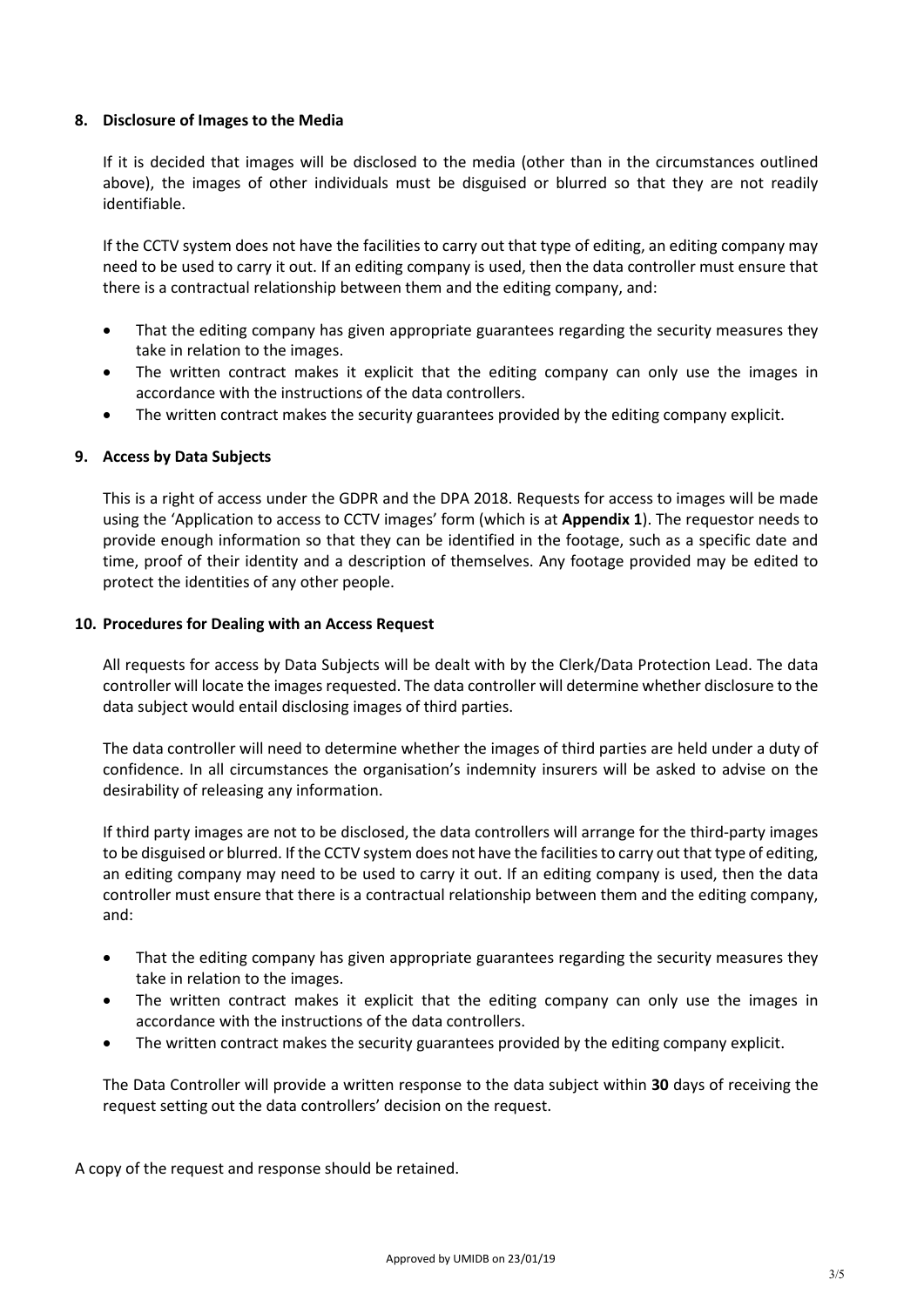## **11. Complaints**

Complaints must be in writing and addressed to the Clerk. Where the complainant is a third party, and the complaint or enquiry relates to someone else, the written consent of the data subject is required. All complaints will be acknowledged within seven days, and a written response issued within 21 days.

#### Oliver Pantrey Clerk

8/3/22

# Amendments March 2022

- Removed Lower Medway IDB References
- Removed plural use when referring to the Board
- Changed CEO to Clerk